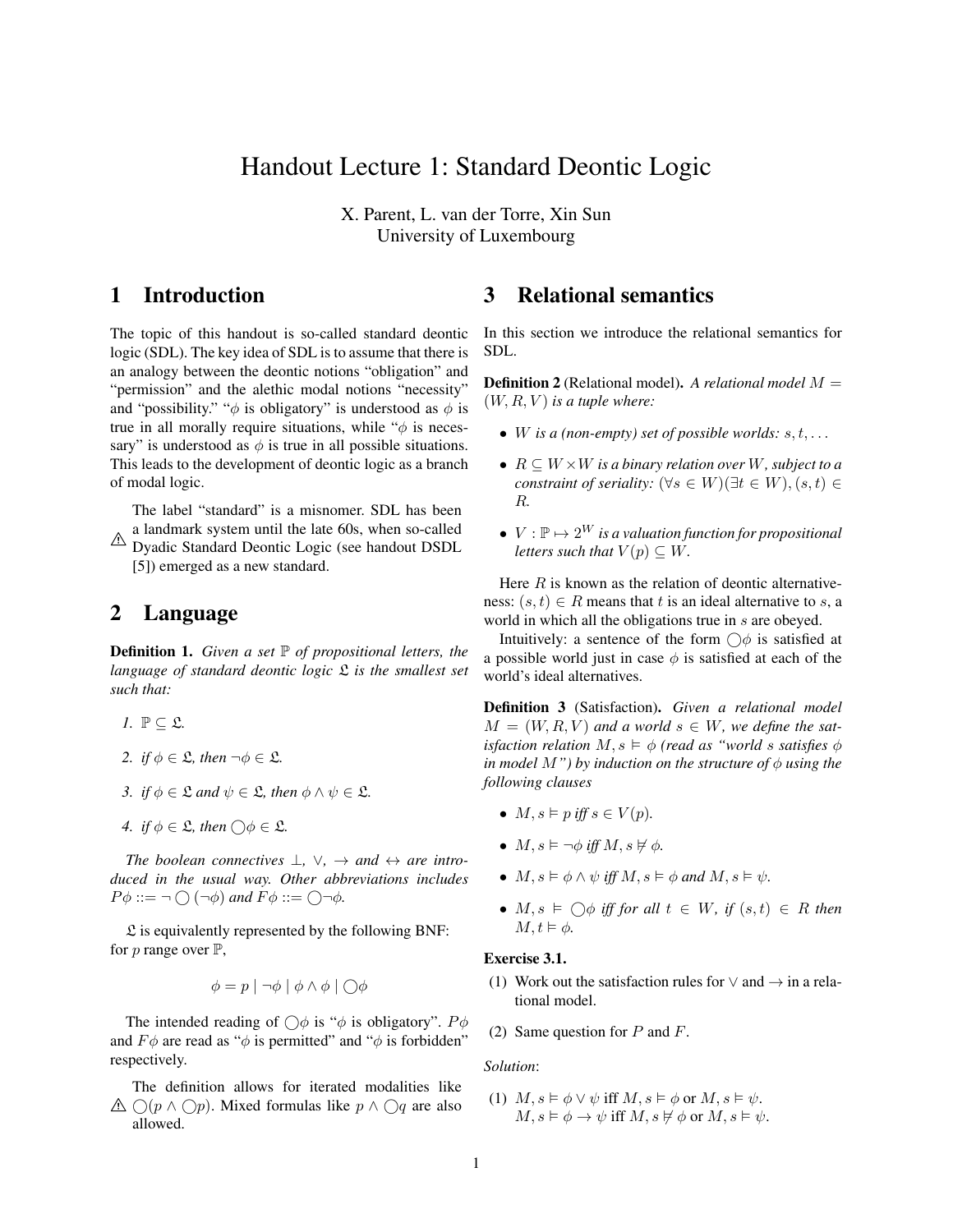(2)  $M, s \models P\phi$  iff there is  $t \in W$  such that  $(s, t) \in R$ and  $M, t \models \phi$ .  $M, s \models F\phi$  iff for all  $t \in W$ , if  $(s, t) \in R$  then  $M, t \not \models \phi.$ 

**Definition 4** (Validity). *A formula*  $\phi$  *is valid (notation:*  $\models \phi$ ) whenever, for all relational models  $M = (W, R, V)$ , *and all*  $s \in W$ *,*  $M$ *,*  $s \models \phi$ *.* 

Definition 5 (Consequence). *Given a set of formulas* Γ*, a formula*  $\phi$  *is a consequence of*  $\Gamma$  *(notation:*  $\Gamma \models \phi$ ) when*ever, for all relational model*  $M = (W, R, V)$ *, all*  $s \in W$ *, if*  $M, s \models \psi$  *for all*  $\psi \in \Gamma$ *, then*  $M, s \models \phi$ *.* 

Exercise 3.2. Explain in what sense the notion of validity may be described as a limiting case of the notion of consequence.

*Solution*: Validity is a limiting case of consequence in the sense that a formula is valid iff it is the consequence of the empty set. More formally,  $\models \phi$  iff  $\emptyset \models \phi$ .

## 4 Axiomatisation and completeness

### 4.1 Axiomatisation

Definition 6. *Let* X *be an arbitrary axiomatisation with axioms*  $Ax_1, Ax_2, ..., Ax_n$  *and rules*  $Ru_1, Ru_2, ...Ru_k$ , *where each rule*  $Ru_j(j \leq k)$  *is of the form "From*  $\phi_1$ *,...*  $\ldots \phi_{j_{ar}}$  infer  $\phi_j$ ". We call  $j_{ar}$  the arity of the rule. Then, a *derivation for*  $\phi$  *within* **X** *is a finite sequence*  $\phi_1, \ldots, \phi_m$ *of formulas such that:*

$$
I. \ \phi_m = \phi;
$$

- 2. every  $\phi_i$  in the sequence is
	- *(a) either an instance of one of the axioms*  $Ax_1, Ax_2, ... Ax_n$
	- *(b) or else the result of the application of one of the rules*  $Ru_j (j \leq k)$  *to*  $j_{ar}$  *formulas in the se-* $\emph{quence that appear before $\phi_i$}.$

*If there is a derivation for*  $\phi$  *in* **X** *we write*  $\vdash_{\mathbf{X}} \phi$ *, or, if the system* **X** *is clear from the context, we just write*  $\vdash \phi$ *. We then also say that*  $\phi$  *is a theorem of* **X***, or that* **X** *proves*  $\phi$ *.* 

Definition 7. *The axiomatisation of SDL consists the following axioms and rules.* Axiom schemes

*All tautologies of propositional logic* (PL)

$$
\bigcirc (\phi \to \psi) \to (\bigcirc \phi \to \bigcirc \psi)
$$
 (K)

$$
\bigcirc \phi \to P\phi \tag{D}
$$

Rules

$$
If \vdash \phi \text{ and } \vdash \phi \rightarrow \psi \text{ then } \vdash \psi \qquad (MP)
$$
  
\nIf \vdash \phi \text{ then } \vdash \bigcirc \phi \qquad (M \vdash \phi)

$$
If \vdash \phi \ then \vdash \bigcirc \phi \qquad \qquad (\text{Nec}) \quad \text{sion. } \Gamma \vDash \phi \ if \ and \ only \ if \ \Gamma \vdash \phi
$$

Given a set  $\Gamma$  of formulas, we say that  $\phi$  is derivable from  $\Gamma$  (written as  $\Gamma \vdash \phi$ ) if there are formulas  $\psi_1, \ldots, \psi_n \in \Gamma$  such that  $\vdash (\psi_1 \land \ldots \land \psi_n) \rightarrow \phi$ . (In case where  $n = 0$ , this means that  $\vdash \phi$ .) A set  $\Gamma$  is inconsistent iff  $\Gamma \vdash \bot$ . Otherwise  $\Gamma$  is consistent.

**Example 4.1.** Below is a derivation of  $\bigcap (p \land q) \to \bigcap p$ .

1. 
$$
\vdash ((p \land q) \to p)
$$
 (PL)

$$
2. \vdash \bigcirc ((p \land q) \to p) \tag{Nec}, 1
$$

$$
3. \vdash \bigcirc ((p \land q) \to p) \to (\bigcirc (p \land q) \to \bigcirc p) \tag{K}
$$

4. 
$$
\vdash (\bigcirc (p \land q) \to \bigcirc p)
$$
 (MP), 2,3

**Exercise 4.1.** Show that  $\vdash ((\bigcirc (p \land q) \land Pp) \rightarrow Pq)$ . *Solution:*

1. 
$$
\vdash ((p \land q) \rightarrow (\neg q \rightarrow \neg p))
$$
 (PL)

$$
2. \vdash \bigcirc ((p \land q) \to (\neg q \to \neg p)) \tag{Nec} 1
$$

3. 
$$
\vdash \bigcirc ((p \land q) \rightarrow (\neg q \rightarrow \neg p)) \rightarrow (\bigcirc (p \land q) \rightarrow \bigcirc (\neg q \rightarrow \neg p))
$$
  
(K)

4. 
$$
\vdash \bigcirc (p \land q) \rightarrow \bigcirc (\neg q \rightarrow \neg p)
$$
 (MP) 2,3

$$
5. \vdash \bigcirc (\neg q \to \neg p) \to (\bigcirc \neg q \to \bigcirc \neg p) \tag{K}
$$

$$
6. \vdash \bigcirc (p \land q) \to (\bigcirc \neg q \to \bigcirc \neg p) \tag{PL} \quad 4.5
$$

7. 
$$
\vdash \bigcirc (p \land q) \rightarrow (\neg \bigcirc \neg p \rightarrow \neg \bigcirc \neg q)
$$
 (PL) 6

$$
8. \vdash \bigcirc (p \land q) \to (Pp \to Pq) \tag{7}
$$

$$
9. \vdash ((\bigcirc (p \land q) \land Pp) \to Pq) \tag{PL} 8
$$

### 4.2 Soundness and completeness theorem

**Theorem 1** (Soundness, weak version). *If*  $\vdash \phi$  *then*  $\models \phi$ 

*Proof.* Left as exercise. 
$$
\Box
$$

**Theorem 2** (Completeness, weak version). *If*  $\models \phi$  *then*  $\vdash \phi$ 

*Proof.* Based on the method of canonical model construction. Details can be found in Chapter 2 of Chellas [2].  $\Box$ 

Theorem 3 (Soundness and completeness, strong ver-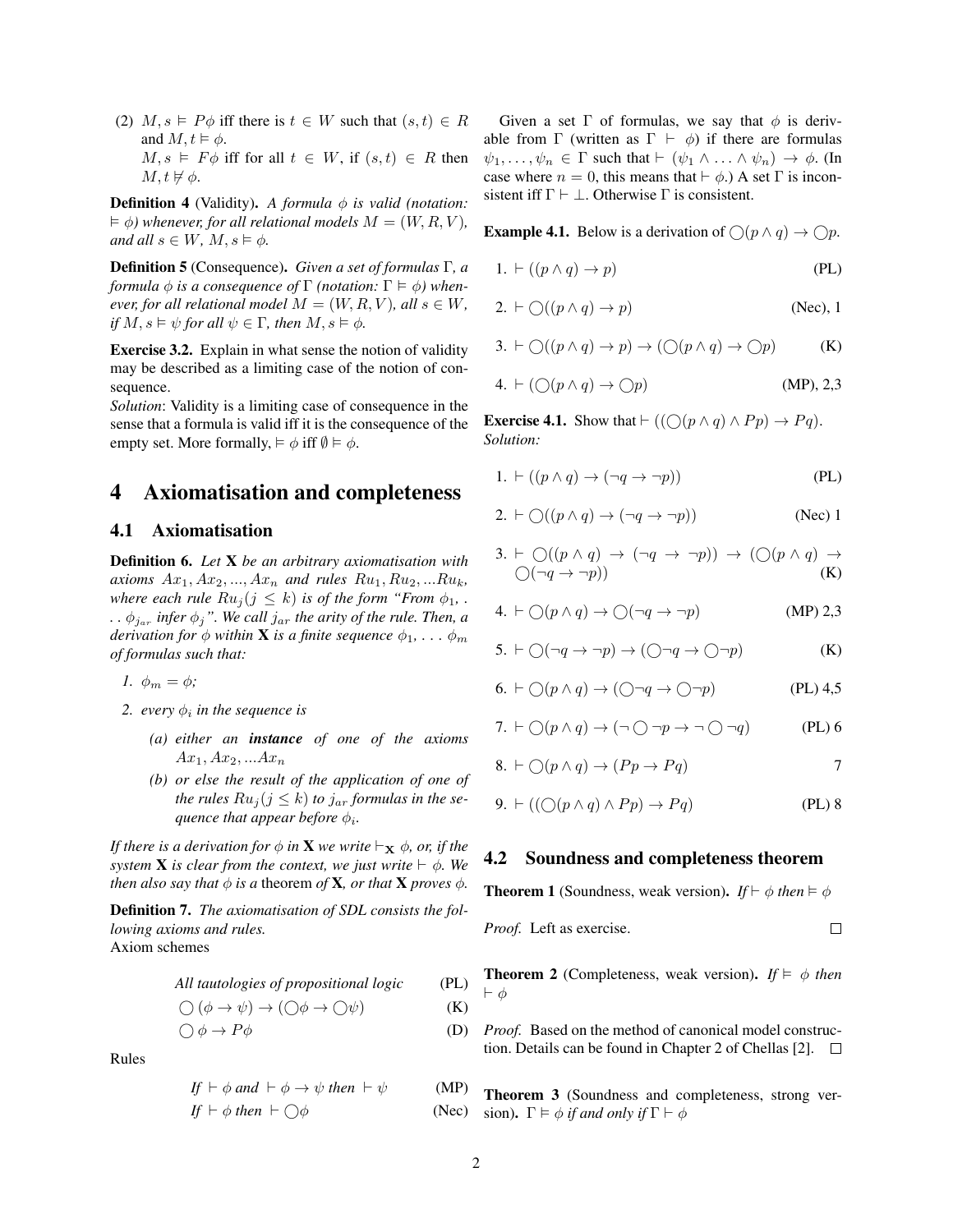## 5 Chisholm's paradox

The original phrasing of the paradox by Chisholm [3] requires a formalisation of the following scenario in which the sentences are mutually consistent and logically independent.

- (A) It ought to be that Jones goes to the assistance of his neighbours.
- (B) It ought to be that if Jones goes to the assistance of his neighbours, then he tells them he is coming.
- (C) If Jones doesn't go to the assistance of his neighbours, then he ought not to tell them he is coming.
- (D) Jones does not go to their assistance.

First attempt is inconsistent.

$$
A_1 \bigcirc g
$$
  
\n
$$
B_1 \bigcirc (g \to t)
$$
  
\n
$$
C_1 \neg g \to \bigcirc \neg t
$$

$$
D_1 \neg g
$$

Second attempt is not logically independent.

 $A_2 \cap q$  $B_2 \cap (g \to t)$  $C_2 \cap (\neg q \rightarrow \neg t)$ 

$$
D_2 \neg g
$$

Third attempt is not logically independent either.

 $A_3 \bigcirc g$  $B_3$   $q \to \bigcirc t$  $C_3 \neg g \rightarrow \bigcirc \neg t$  $D_3 \neg g$ 

A fourth attempt based on  $B_3$  and  $C_2$  is missing as we would derive nothing.

**Example 5.1.** Show that  $\Gamma = \{A_1, B_1, C_1, D_1\}$  has no model, and thus it is inconsistent.

*Solution.* Assume there exists a relational model  $M =$  $(W, R, V)$ , and a world  $w_1 \in W$ , that satisfies all the formulas in Γ. Then  $M, w_1 \models \bigcirc g, M, w_1 \models \bigcirc(g \rightarrow t),$  $M, w_1 \vDash \neg g \rightarrow \bigcirc \neg t$  and  $M, w_1 \vDash \neg g$ .

From  $M, w_1 \vDash \neg g$  and  $M, w_1 \vDash \neg g \rightarrow \bigcirc \neg t$  we deduce  $M, w_1 \models \bigcirc \neg t$ . By seriality we know there is  $w_2 \in W$ such that  $(w_1, w_2) \in R$ . By the definition of  $\bigcap$  we know  $M, w_2 \vDash \neg t, M, w_2 \vDash g, M, w_2 \vDash g \rightarrow t$ , which is a contradiction. contradiction.

Exercise 5.1. Show that the second and the third formalisation of Chisholm's paradox are not logically independent.

Remark 5.1. What is a paradox? In the mathematical or strong sense: a paradox is a contradiction. Russells paradox in set-theory is of this sense. In the linguistic or weak sense: a paradox is something predicted by the theory, which a native speaker would not say. Example from propositional logic: the law of commutativity of ∧ (it does not apply when the conjuncts are interpreted sequentially).

In deontic logic, we had paradoxes of both types. Chisholms paradox is closer to the strong sense.

Are paradoxes good or bad? As for paradoxes of the first type, usually people agree that they are bad, and that they should be resolved/avoided. Once spotted, they give rise to new developments, as is the case with the Chisholm example.

## 6 Deontic logic via reduction

In SDL, the operator  $\bigcirc$  is viewed as primitive. One may also define it in terms of an alethic modal operator and a designated propositional constant. This is called reduction. In this section we introduce the reduction developed by Anderson [1].

### 6.1 Language

Assume the language of modal logic is supplemented with a distinguished propositional constant  $v$  read as a violation has occurred. In more detail, given a set  $\Phi$  of propositional letters, and a propositional constant v such that  $v \notin \Phi$ , the language of Anderson's logic  $\mathfrak{L}_A$  is the smallest set such that:

- 1.  $\Phi \cup \{v\} \subset \mathfrak{L}_A$ .
- 2. if  $\phi \in \mathfrak{L}_A$ , then  $\neg \phi \in \mathfrak{L}_A$ .
- 3. if  $\phi \in \mathfrak{L}_A$  and  $\psi \in \mathfrak{L}_A$ , then  $\phi \wedge \psi \in \mathfrak{L}_A$ .
- 4. if  $\phi \in \mathfrak{L}_A$ , then  $\Box \phi, \Diamond \phi \in \mathfrak{L}_A$ .

The deontic operators are defined by:

- $\bigcirc \phi ::= \Box(\neg \phi \rightarrow v)$
- $P\phi ::= \Diamond(\neg v \land \phi)$

### 6.2 Semantics

A relational model for Anderson's logic is a tuple  $M =$  $(W, R, DEM, V)$  such that

•  $W$  is a non-empty set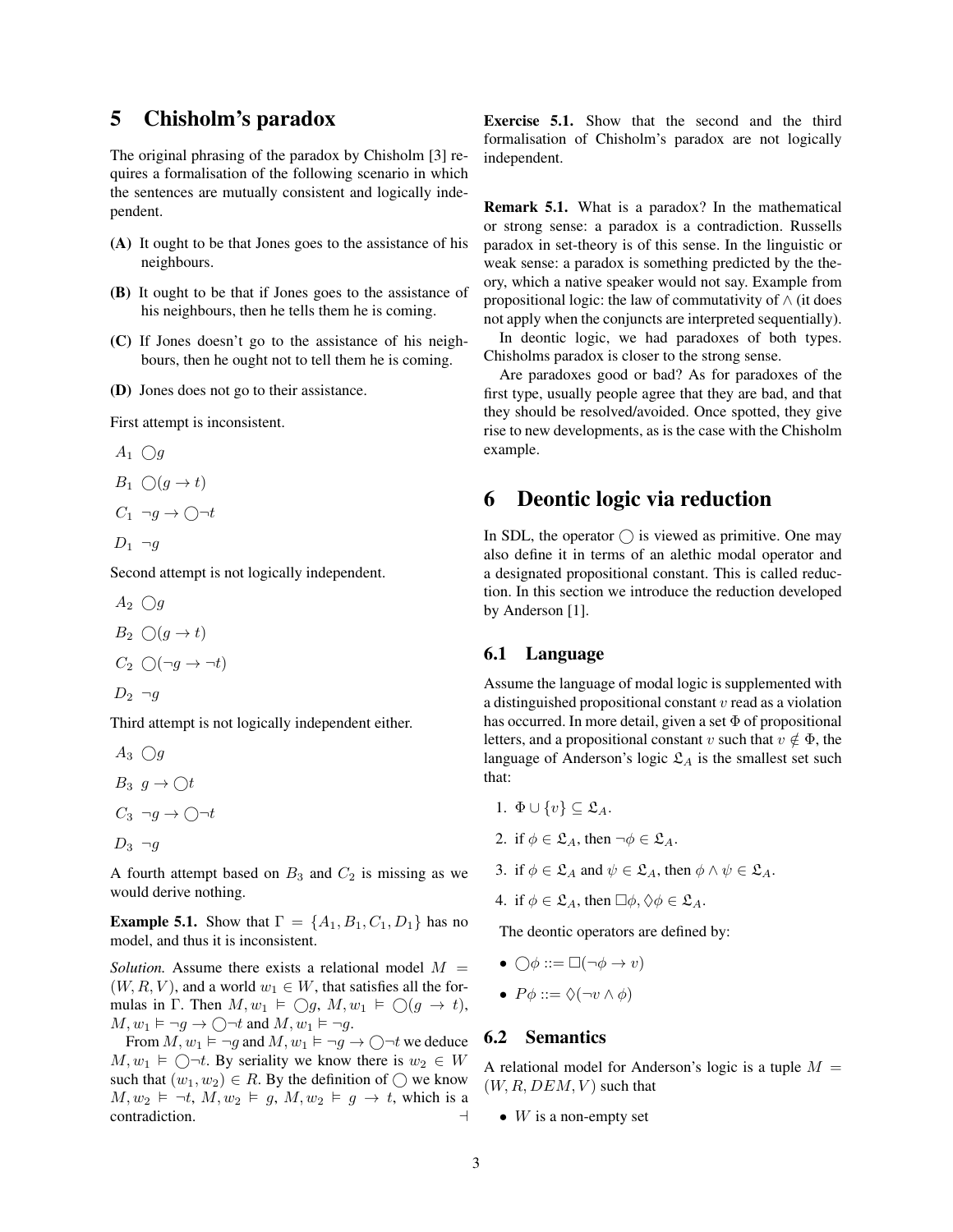- $R \subseteq W \times W$
- $DEM \subseteq W$  such that for all  $s \in W$  there is  $t \in W$ such that  $(s, t) \in R$  and  $t \notin DEM$ .
- $\bullet$  *V* is a valutation function for propositional letters.

Let  $M = (W, R, DEM, V), s \in W$ , satisfaction of formulas of  $\mathfrak{L}_A$  is defined as follows:

- $M, s \vDash p$  iff  $s \in V(p)$ .
- $M, s \models v$  iff  $s \in DEM$ .
- $M, s \models \neg \phi$  iff  $M, s \not\models \phi$ .
- $M, s \models \phi \land \psi$  iff  $M, s \models \phi$  and  $M, s \models \psi$ .
- $M, s \models \Box \phi$  iff for all  $t \in W$ , if  $(s, t) \in R$  then  $M, t \vDash \phi$ .

### 6.3 Axiomatisation

The axiomatisation of Anderson's logic consists the following axioms and rules. We write  $\vdash_A \phi$  for  $\phi$  is a theorem of Anderson's logic.

*Axioms schemes*

| All tautologies of propositional logic                              | (PL)      |
|---------------------------------------------------------------------|-----------|
| $\Box(\phi\rightarrow\psi)\rightarrow(\Box\phi\rightarrow\Box\psi)$ | $(K\Box)$ |

$$
\Diamond \neg v \tag{ } \Diamond \mathbf{d}
$$

*Rules*

| If $\vdash_A \phi$ and $\vdash_A \phi \rightarrow \psi$ then $\vdash_A \psi$ | (MP)         |
|------------------------------------------------------------------------------|--------------|
| If $\vdash_A \phi$ then $\vdash_A \Box \phi$                                 | $(Nec \Box)$ |

### 6.4 Chisholm's scenario via Anderson

Using Anderson's reduction, the Chisholm's scenario is formalized as

 $A_4$   $\bigcirc$  $B_4 \square (g \rightarrow \bigcirc t)$  $C_4 \Box(\neg g \to \bigcirc \neg t)$  $D_4 \neg g$ 

Example 6.1. Show that Anderson's formalization of Chisholm's paradox is consistent/satisfiable.

*Solution*: The following is a relational model satisfies Anderson's formalization of Chisholm's paradox:

 $M = (W, R, DEM, V), W = \{w_1, w_2\}, R =$  $\{(w_1, w_2), (w_2, w_2)\}, \quad DEM = \{w_1\}, \quad V(g) =$  $\{w_2\}$ ,  $V(t) = \emptyset$ . It can be verified that  $A_4, \ldots, D_4$  are satisfied at  $M, w_1$ .

Exercise 6.1. Does Anderson's logic validate the D axiom  $\bigcirc \phi \to P \phi$  ? Given a proof to your answer.

## References

- [1] A. R. Anderson. A reduction of deontic logic to alethic modal logic. *Mind*, 67(265):100–103, 1958.
- [2] B. F. Chellas. *Modal Logic: An Introduction*. Cambridge University Press, Cambridge, 1980.
- [3] R. Chisholm. Contrary-to-duty imperatives and deontic logic. *Analysis*, 24:33–36, 1963.
- [4] W. H. Hanson. Semantics for deontic logic. *Logique Et Analyse*, 8:177–190, 1965.
- [5] Leendert van der Torre, Xavier Parent, and Xin Sun. Handout lecture 2 :dyadic standard deontic logic. Unpublished notes.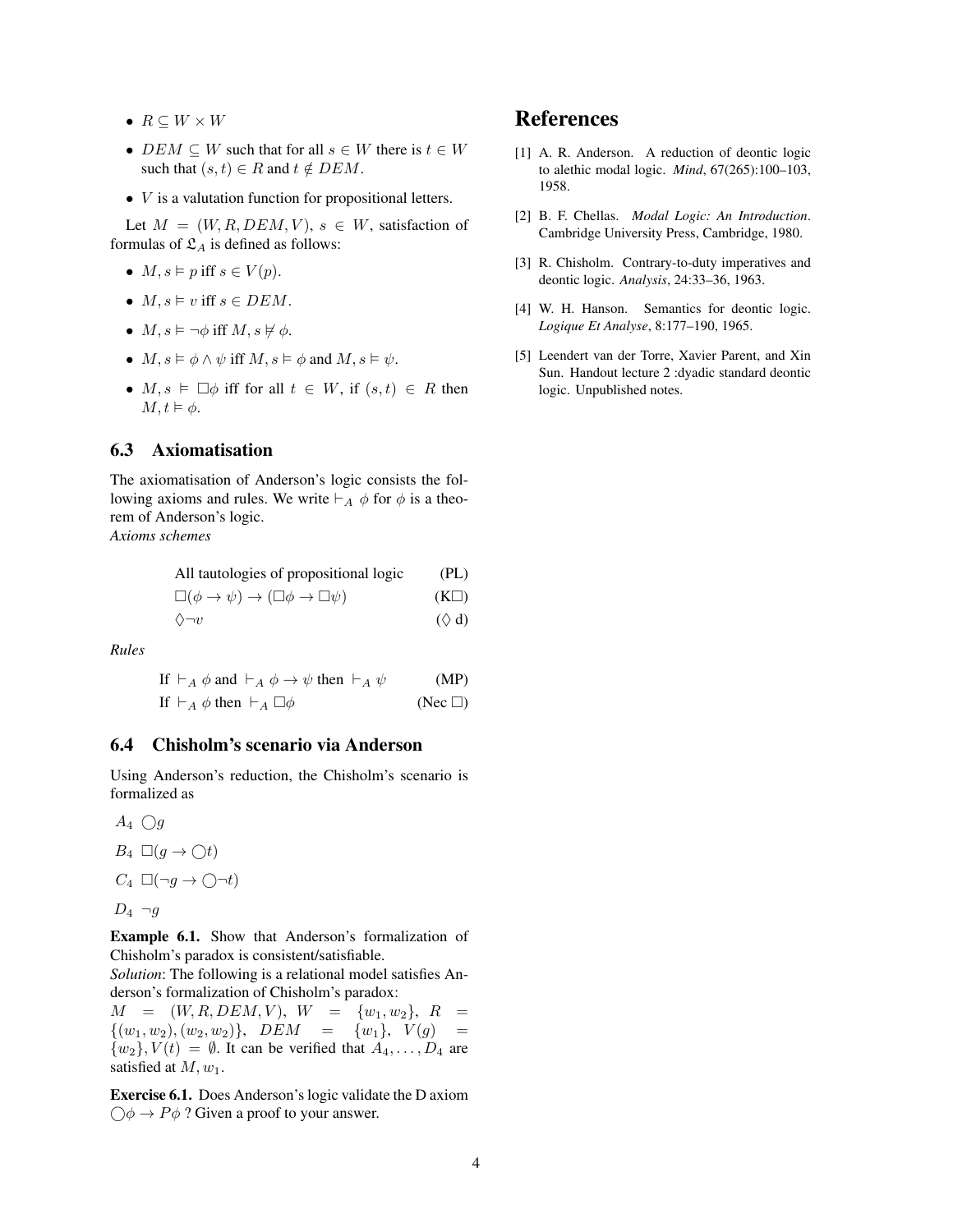## Appendix

### Neighborhood semantics

There is a generalization of the relational semantics, Chellas [2]'s minimal deontic logic.

Definition 8 (Minimal model). *A minimal model* M =  $(W, N, V)$  *is a structure where* W *and* V *are as before, and* N*, so-called neighborhood function, is a mapping from W to sets of subsets of W* (*i.e.*  $N(s) \subseteq 2^W$  *for each*  $s \in W$ ).

Definition 9 (Satisfaction). *Given a minimal model* M =  $(W, N, V)$ *, and a world*  $s \in W$ *, we define the satisfaction relation*  $M, s \models \phi$  *as before, except for deontic formulas, where:*

$$
M, s \vDash \bigcirc \phi \text{ iff } ||\phi|| \in N(s)
$$

*Here*  $||\phi|| = \{t \in W : M, t \models \phi\}.$ 

Validity and consequence are defined as in the relational semantics.

The neighborhood approach allows for an extra degree of freedom here. The obligation operator as defined in Definition 9 is very weak. But extra constraints may be put on  $N(s)$  in order to make the operator validate more laws, as one thinks fit.

For an illustration, consider Chellas [2]'s minimal deontic logic, which he calls system  $\mathcal{D}$ .<sup>1</sup> According to Chellas,  $D$  is a more plausible system, because it has the law OD, but not the law  $OD^*$ :

$$
\neg \bigcirc \bot \tag{OD}
$$

$$
\neg \bigcirc (\varphi \wedge \neg \varphi) \tag{OD*}
$$

OD expresses the seemingly uncontroversial principle "ought" implies "can".  $OD^*$  rules out the possibility of conflicts between obligations, which seems counterintuitive. In SDL, we have  $\vdash (\neg \bigcap \bot) \leftrightarrow (\neg \bigcap (\varphi \wedge \neg \varphi))$ . This in fact applies to any normal modal logic of type K, making it impossible to distinguish between  $OD^*$  and  $OD$ , and have one without the other.

Definition 10 (System D). *The axiomatisation of System D* consists the following axioms and rules. We write  $\vdash_{\mathcal{D}} \phi$ *for*  $\phi$  *is a theorem in*  $\mathcal{D}$ *. Axiom scheme*

$$
\neg \bigcirc \bot \tag{OD}
$$

*Rule*

$$
If \vdash_{\mathcal{D}} \phi \to \psi \text{ then } \vdash_{\mathcal{D}} \bigcirc \phi \to \bigcirc \psi \qquad (ROM)
$$

*The relevant constraints to be placed on* N *are:*

If 
$$
U \subseteq V
$$
 and  $U \in N(s)$  then  $V \in N(s)$   
(closure under superset)  
 $\emptyset \notin N(s)$  (no-absurd)

### Exercise 6.2.

- 1) Show that ROM holds in view of the property of closure under superset.
- 2) Work out the evaluation rules for  $P$  and  $F$  in a minimal model.

### Tableaux

The so-called method of tableaux [4] provides an efficient decision procedure for checking whether a formula is valid. This is achieved by analyzing what it would take to produce a counter-example. For  $\phi$  to be valid, all attempts at producing a counterexample for it must fail.

Notation:

- $\mathbf{T}\phi$ , s:  $\phi$  is true at world s
- $\mathbf{F}\phi$ , s:  $\phi$  is false at world s.
- **Principle** Start by assuming that  $\mathbf{F}\phi$ , s. Break  $\mathbf{F}\phi$ , s into its components up to the simplest ones, until a contradiction is reached.

In PL, this creates a tree structure called tableau. In a modal logic setting, we are not dealing with a single tableau, but with sequences of tableaux.

All formulae with the same world label  $s$  are written in a rectangle, called a tableau. The rules for the propositional connectives refer to formulae within the same tableau. Example:

$$
\begin{array}{|c|c|} \hline \textbf{T}(\phi \land \psi), s \\ \textbf{T}\phi, s \\ \textbf{T}\psi, s \end{array} \hspace{2cm} \begin{array}{|c|c|} \hline \textbf{F}(\phi \land \psi), s \\ \textbf{F}\phi, s & \textbf{F}\psi, s \end{array}
$$

If Rst, we say that t is "auxiliary to"  $s$  (or "next to"  $s$ ).

 $\triangle$  ways has an auxiliary one attached to it– be it t itself. By the requirement of seriality of  $R$ , a tableau  $t$  al-The rules for  $\bigcap$  are as follows:



The rule to the left always creates a new auxiliary tableau  $(t$  must be new). The rule to the right incorporates the requirement of seriality of  $R$ . It says: if an auxiliary tableau

<sup>&</sup>lt;sup>1</sup>We use calligraphic fonts to avoid confusion with the axiom with the same name.